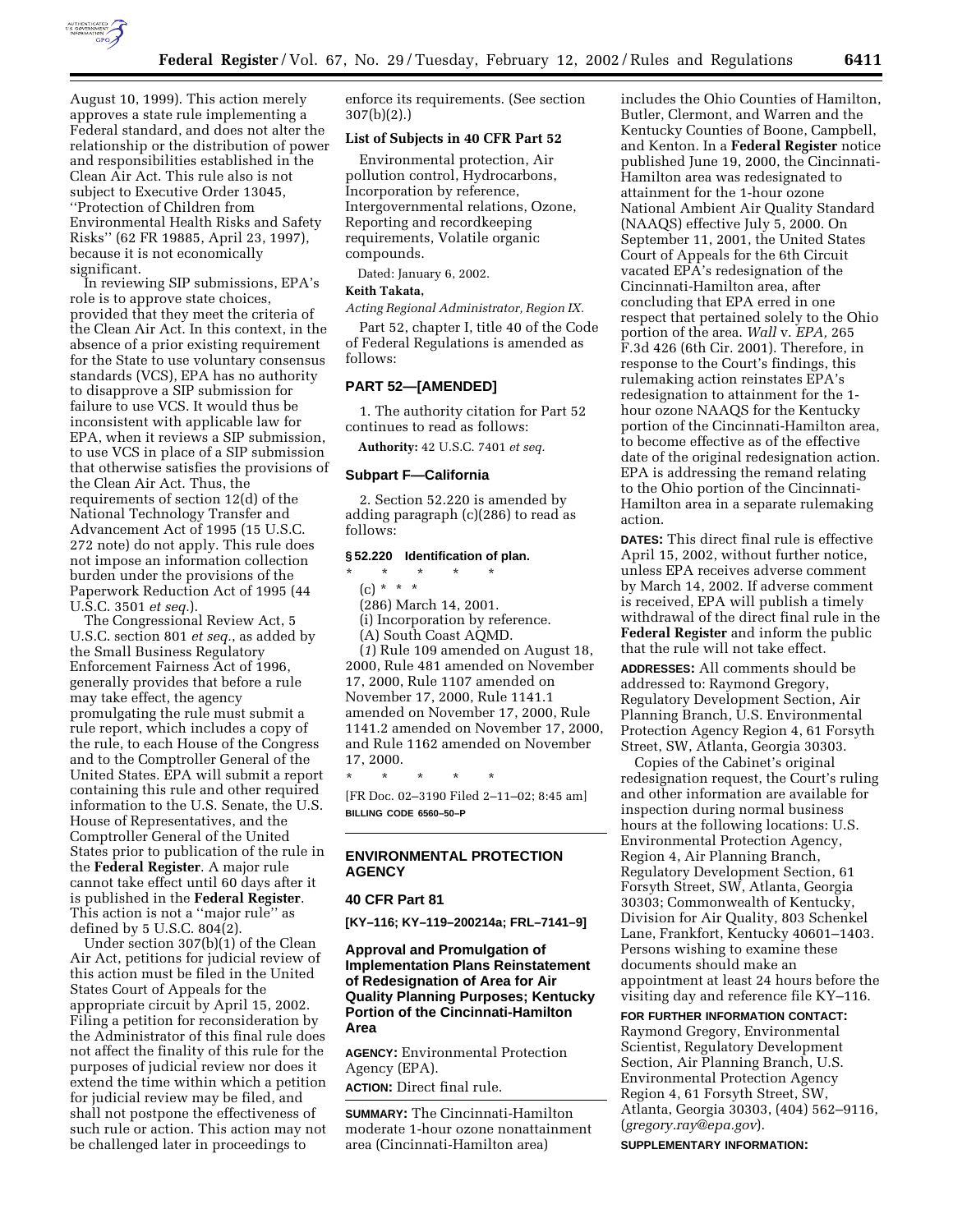#### **Table of Contents**

I. What action are we taking? II. What is the background for this action? III. Why are we taking this action? IV. What is the effect of this action? V. Administrative requirements.

## **I. What Action Are We Taking?**

In this direct final rulemaking, EPA is reinstating the redesignation to attainment for the Kentucky portion of the Cincinnati-Hamilton area for the 1 hour ozone NAAQS. The Cincinnati-Hamilton area, which includes the Ohio Counties of Hamilton, Butler, Clermont, and Warren and the Kentucky Counties of Boone, Campbell, and Kenton; was redesignated to attainment for the 1 hour ozone NAAQS (65 FR 37879, June 19, 2000), effective July 5, 2000.

EPA is taking this action in response to the Court decision in *Wall* v. *EPA,* 265 F.3d 426 (6th Cir. 2001) which vacated EPA's redesignation of the Cincinnati-Hamilton area to attainment and remanded to EPA for further proceedings consistent with the Court's opinion. The Court in *Wall* v. *EPA* considered a number of challenges to EPA's redesignation action, but upheld EPA's redesignation action in all respects with regard to the Kentucky portion of the Cincinnati-Hamilton area. The Court also concluded that EPA erred only on one element that pertained solely to the Ohio portion of the Cincinnati-Hamilton area. EPA is addressing the remand relating to the Ohio portion of the Cincinnati-Hamilton area in a separate rulemaking action.

## **II. What Is the Background for This Action?**

Under section 107(d) of the Clean Air Act (CAA) as amended in 1977, all counties in the Cincinnati-Hamilton area were designated as an ozone nonattainment area in March 1978 (43 FR 8962). On November 6, 1991 (56 FR 56694), pursuant to section  $107(d)(4)(A)$ of the CAA as amended in 1990, the Ohio Counties of Butler, Clermont, Hamilton, and Warren and the Kentucky Counties of Boone, Campbell, and Kenton were designated as the Cincinnati-Hamilton moderate ozone nonattainment area, due to monitored violations of the 1-hour ozone NAAQS that occurred during the 1987–1989 time frame.

For the 1996–1998 ozone seasons, Kentucky and Ohio recorded three years of complete, quality-assured, ambient air monitoring data for the Cincinnati-Hamilton area that demonstrated attainment with the 1-hour ozone NAAQS, making the area eligible for redesignation. Quality-assured ozone monitoring data for the 1999 and 2000

ozone seasons, and preliminary ozone monitoring data for the 2001 ozone season, show that the area continues to attain the 1-hour ozone NAAQS.

The Commonwealth of Kentucky Natural Resources and Environmental Protection Cabinet (Cabinet) and the State of Ohio Environmental Protection Agency (OEPA) submitted separate requests to redesignate the Kentucky and Ohio portions of the Cincinnati-Hamilton area from nonattainment to attainment for the 1-hour ozone NAAQS. On October 28, 1999, the Cabinet submitted a prehearing redesignation request and requested that EPA parallel process this submittal. The Cabinet submitted the final redesignation request, including public hearing results, on December 13, 1999. On July 2, 1999, EPA received a proposed redesignation request from OEPA. OEPA submitted additional supporting information on August 16, 1999, and completed the submittal by providing public hearing results on December 22, 1999.

On January 24, 2000 (65 FR 3630) EPA proposed approval of the above requests. This rulemaking also proposed to determine that the Cincinnati-Hamilton area attained the 1-hour ozone NAAQS by its extended attainment date, and proposed to approve an exemption for the area from nitrogen oxides requirements as provided for in section 182(f) of the CAA. After taking and considering comments, EPA issued a final rulemaking (65 FR 37879, June 19, 2000), effective July 5, 2000, determining that the Cincinnati-Hamilton area had attained the 1-hour ozone NAAQS. This rulemaking also approved the Cabinet's and OEPA's redesignation requests, including their plans for maintaining the 1-hour ozone NAAQS.

On August 17, 2000, two Ohio residents and the Ohio chapter of the Sierra Club petitioned the Court for review of EPA's redesignation of the Cincinnati-Hamilton area. The petitioners urged the Court to find that EPA erred in a number of respects, but the Court upheld EPA's actions with respect to all requirements for redesignation that relate to Kentucky. The Court also rejected all of the petitioners' challenges with respect to the Ohio portion of the Cincinnati-Hamilton area, with the sole exception of EPA's finding that it could approve Ohio's redesignation request before Ohio had fully adopted all of the Reasonably Available Control Technology (RACT) rules of part D, subpart 2. Specifically, the Court rejected challenges to, and upheld EPA's approvals of, the Kentucky and

Ohio maintenance plans and EPA's conclusions with respect to transportation conformity requirements. The Court concluded that EPA exceeded its discretion by determining that Ohio did not need to fully adopt all of the RACT rules of part D, subpart 2 before being redesignated. The Court vacated ''EPA's action in redesignating Cincinnati-Hamilton area to attainment status for ground level ozone'' and ''remanded for further proceedings consistent with this opinion.''

## **III. Why Are We Taking This Action?**

In response to the Court's vacatur and remand, EPA believes that it is consistent with the Court's opinion to reinstate the redesignation of the Kentucky portion of the Cincinnati-Hamilton area, to become effective as of the original effective date of this redesignation action. The grounds for reinstatement are as follows: (1) EPA has issued a final redesignation action for the Kentucky portion of the area, after notice and comment rulemaking; (2) the Court, after reviewing EPA's actions, has upheld EPA's determination of attainment for the entire Cincinnati-Hamilton area (both the Ohio and Kentucky portions), EPA's approval of the maintenance plans for both the Kentucky and Ohio portions of the area, and EPA's action approving Kentucky's request for redesignation of the Kentucky portion of the Cincinnati-Hamilton area. Thus, both EPA and the Court concur that Kentucky has fully met the requirements for redesignation of the Kentucky portion of the Cincinnati-Hamilton area, the entire area was determined to be in attainment for the 1-hour ozone NAAQS, and both portions of the area have fully-approved maintenance plans that have withstood challenges after judicial review. The Court left intact all of EPA's determinations with respect to attainment and maintenance for the entire area, as well as all the remaining requirements for redesignation of the Kentucky portion of the Cincinnati-Hamilton area.

The CAA expressly provides for designation and redesignation of portions of nonattainment areas. See, for example section 107(3)(D): ''The Governor of any State may, on the Governor's own motion, submit to the Administrator a revised designation of any area or *portion thereof* within the State \* \* \*.'' Similarly, section 107(d)(3)(E) provides that: ''The Administrator may not promulgate a redesignation of a nonattainment area (*or portion thereof*) to attainment unless—\* \* \*.''